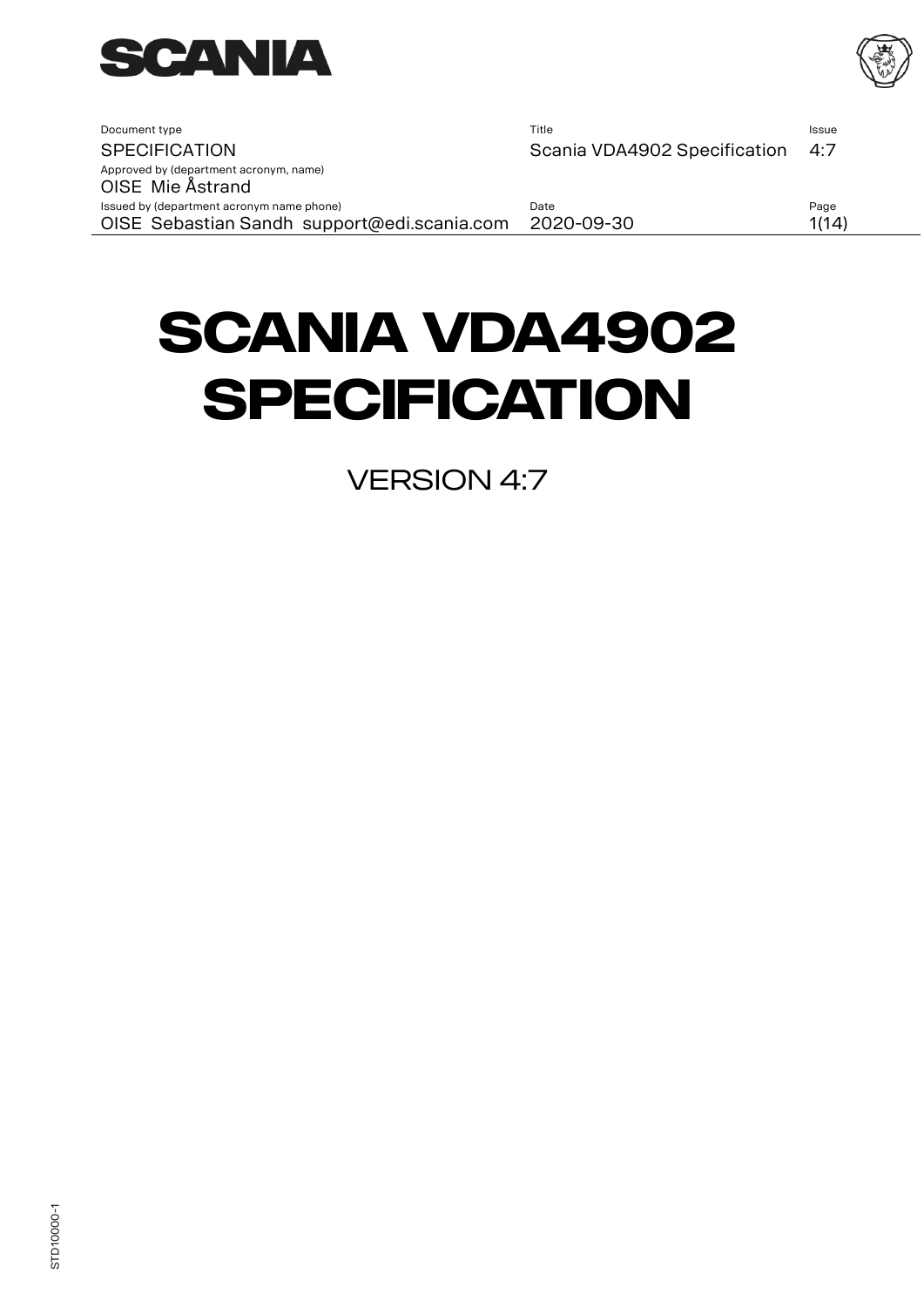



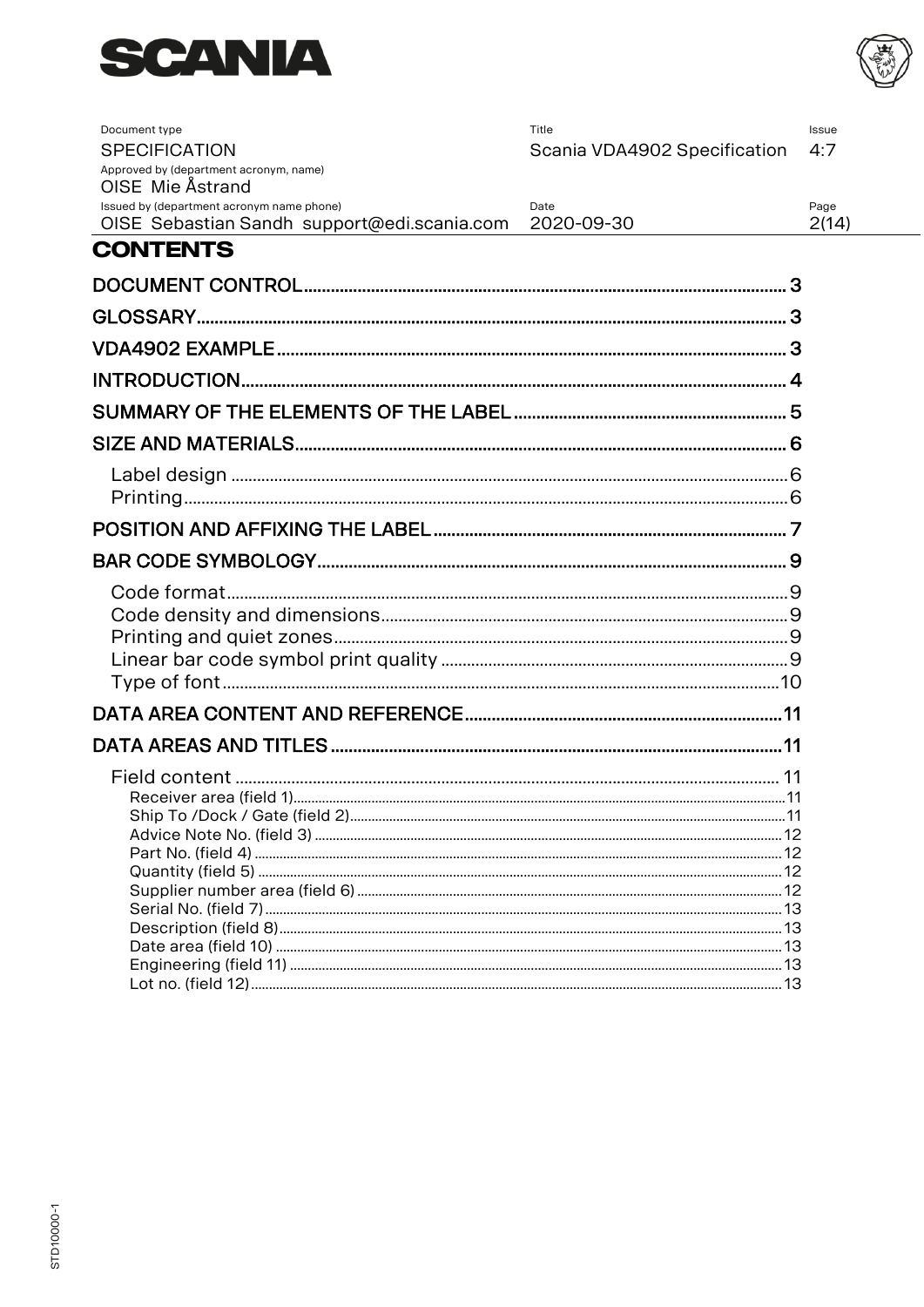



| Document type                                              | Title                        | <b>Issue</b> |
|------------------------------------------------------------|------------------------------|--------------|
| <b>SPECIFICATION</b>                                       | Scania VDA4902 Specification | 4:7          |
| Approved by (department acronym, name)<br>OISE Mie Ästrand |                              |              |
| Issued by (department acronym name phone)                  | Date                         | Page         |
| OISE Sebastian Sandh support@edi.scania.com                | 2020-09-30                   | 3(14)        |
|                                                            |                              |              |

# <span id="page-2-0"></span>DOCUMENT CONTROL

This is Scania version 4:7 of "Warenanhänger VDA 4902, Version 4" for Scania approved packaging.

| Date                             | <b>Version history</b>                                                                                                                                                                                                                         |
|----------------------------------|------------------------------------------------------------------------------------------------------------------------------------------------------------------------------------------------------------------------------------------------|
| 2020-03-31                       | Overall changes of specification                                                                                                                                                                                                               |
| 2020-04-29                       | Changes to layout<br>Changed 'Issued by'<br>Changed 'Approved by'<br>Changed version info in Document Control<br>Update Issue to 5<br>Added Captions to images and tables                                                                      |
| $2020 - 07 - 02 -$<br>2020-09-28 | Added Information about Batch number on the example on<br>page 15.<br>Removed specific character restrictions<br>Modified text size restrictions<br>Changed text size restrictions<br>Added references to EDI messages with segment to Table 1 |

# <span id="page-2-1"></span>**GLOSSARY**

ODETTE = Organisation for Data Exchange Through Tele transmission in Europe

OTL = Odette Transport Label

EDI = Electronic Data Interchange

EDIFACT = Electronic Data Interchange for Administration, Commerce and Transport

DELFOR = EDIFACT Delivery Forecast message

DESADV = EDIFACT Despatch Advice message

DELINS = Odette Delivery forecast message

AVIEXP = Odette Despatch Advice message

VDA = Verband Der Automobilindustrie

# <span id="page-2-2"></span>VDA4902 EXAMPLE

| <b>Receiver</b><br><b>SCANIA PARTS EUROPE</b><br><b>OUDSBERGEN BELGIUM</b>                            | <b>Ship To/Dock/Gate</b><br>597A<br>597 | <b>Advice Note No. (N)</b><br>12345678                     |  |
|-------------------------------------------------------------------------------------------------------|-----------------------------------------|------------------------------------------------------------|--|
| Part No. (P)<br>1534703<br>║<br><b>Quantity (Q)</b>                                                   |                                         |                                                            |  |
| 100                                                                                                   |                                         | <b>Description</b><br>ΔD<br>Package Type / Dangerous Goods |  |
| Supplier (V)<br>1234<br>║║                                                                            |                                         | <b>Date</b><br><b>Engineering</b><br>D200130               |  |
| Serial No. (S)<br>123456789<br><b>THE REAL PROPERTY</b><br><b>THE REAL PROPERTY AND REAL PROPERTY</b> |                                         | Lot No. (H)                                                |  |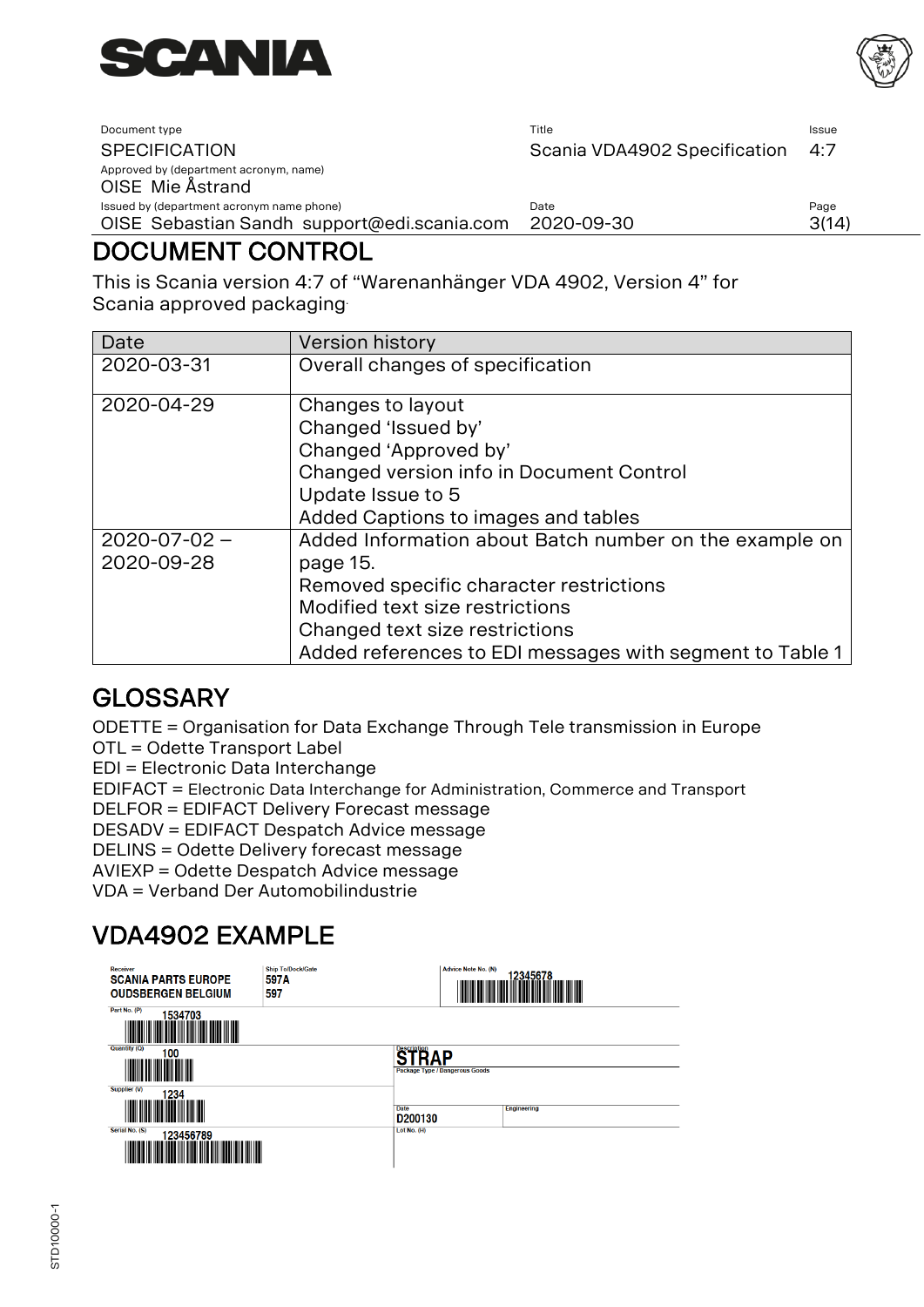

| Document type                                                                            | Title                        | Issue         |
|------------------------------------------------------------------------------------------|------------------------------|---------------|
| <b>SPECIFICATION</b>                                                                     | Scania VDA4902 Specification | 4:7           |
| Approved by (department acronym, name)<br>OISE Mie Ästrand                               |                              |               |
| Issued by (department acronym name phone)<br>OISE Sebastian Sandh support@edi.scania.com | Date<br>2020-09-30           | Page<br>4(14) |

# <span id="page-3-0"></span>**INTRODUCTION**

This specification is the Scania profile of VDA 4902 version 4 for Scania approved packaging also referred to as "VDA Transport Label" in this document.

All goods (excluding test articles and sample products) packed in Scania KLT and Scania approved boxes (special exception for small/mini boxes) must be marked with a VDA Transport Label when classic EDI or Web-EDI is used for despatch advice messages. The VDA Transport Label is used on individual Scania approved boxes and can be put on mini- and small boxes as well, where the adhesive is used.

All pallets must also be marked with a Master label, according to Scania profile of Odette Transport Label.

Some data on the label must be Collect from the EDI delivery instruction message (DELFOR or DELINS) and some data must correspond to data in the EDI despatch advice message (DESADV or AVIEXP). This is specified in samples below. In case data transmission is not established, the corresponding information must be Collect from the delivery schedule.

The supplier is responsible for providing labels with bar codes that meet Scania specifications. To verify that bar code symbols meet the specifications, Scania recommends the use of a bar code verifier.

Before transport labels are used in production, samples must be sent to Scania for approval.

- First in a PDF format to [support@edi.scania.com](mailto:support@edi.scania.com)
- After approval of the digital copy, send a physical sample by post to Scania CV AB By 284 OISE, EDI support SE-151 87 Södertälje **SWEDEN**

When changing hardware and/or software for printing of transport labels, new samples must be sent to Scania for approval..

Please refer to the Scania Logistics Manual for more information regarding use of the OTL in combination with other goods labels. See more at Scania Supplier Portal<sup>1</sup>.



<sup>&</sup>lt;sup>1</sup> Access to Scania Supplier Portal is handled by your purchaser at Scania.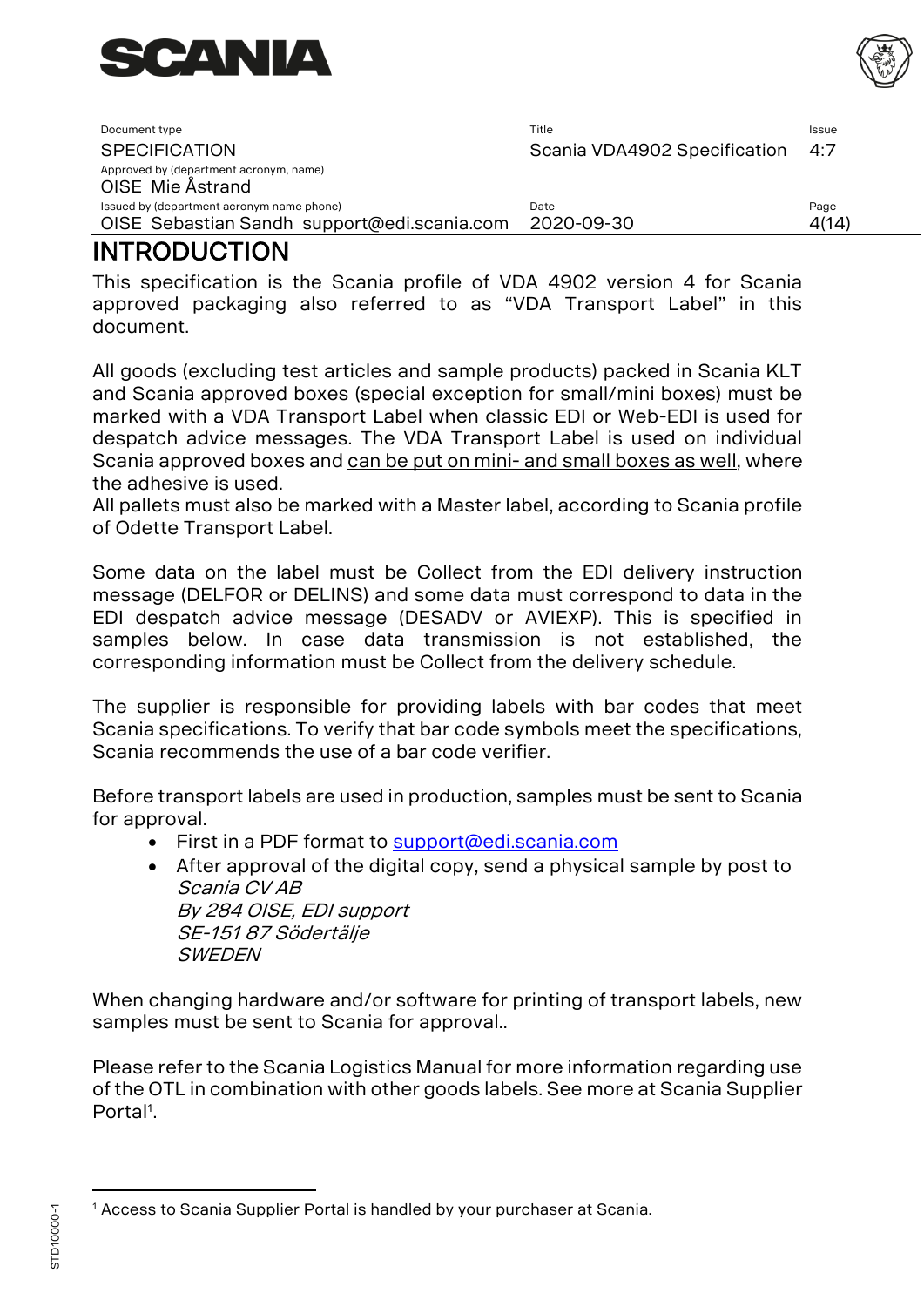



Document type **ISSUE** ISSUE ISSUE **The ISSUE ISSUE ISSUE ISSUE ISSUE ISSUE ISSUE ISSUE ISSUE ISSUE ISSUE ISSUE ISSUE ISSUE ISSUE ISSUE ISSUE ISSUE ISSUE ISSUE ISSUE ISSUE ISSUE ISSUE ISSUE ISSUE ISSUE ISSUE ISSUE ISSUE ISS** SPECIFICATION SCAN Scania VDA4902 Specification 4:7

Approved by (department acronym, name)

OISE Mie Åstrand

Issued by (department acronym name phone) and the Control of Date Date Page Page Page

OISE Sebastian Sandh support@edi.scania.com 2020-09-30 5(14)

# <span id="page-4-0"></span>SUMMARY OF THE ELEMENTS OF THE LABEL

| Receiver       | Ship To/Dock/Gate | Advice Note No. (N)             |
|----------------|-------------------|---------------------------------|
|                | $\mathcal{P}$     | 3                               |
| Part No. (P)   | $\bullet$         |                                 |
| 4              |                   |                                 |
| Quantity (Q)   |                   | <b>Description</b><br>8         |
| 5              |                   | Package Type / Dangerous Goods  |
| Supplier (V)   |                   | 9                               |
| 6              |                   | Date<br>Engineering<br>11<br>10 |
| Serial No. (S) |                   | Lot No. (H)                     |
|                |                   | 12                              |

#### Table 1 VDA4902 Transport Label data areas

| Field<br><b>No</b> | Field                                                                             | Bar code<br>identifier         | Text<br>size<br>height                          | Bar<br>code<br>size | Condition | <b>EDI Message and Segment</b>                                              |
|--------------------|-----------------------------------------------------------------------------------|--------------------------------|-------------------------------------------------|---------------------|-----------|-----------------------------------------------------------------------------|
| 1                  | Receiver<br>Scania's unloading location                                           |                                | $>3$ mm                                         |                     | M         | <b>DELFOR: NAD+CN 3036 &amp; 3124</b><br><b>DELINS: CSG 3036 &amp; 3124</b> |
| 2                  | Ship To /Dock / Gate<br>Scania's final delivery point                             |                                | $>5$ mm                                         |                     | M         | DELFOR: LOC+11/LOC+159<br>DELINS: CSG 3921                                  |
| 3                  | Advice note No<br>Suppliers advice note number                                    | N                              | $>3$ mm                                         | $8-9$<br>mm         | M         | DESADV: BGM 1004<br>AVIEXP: MID 1004                                        |
| 4                  | Part No.<br>Scania's part number                                                  | P                              | $>3$ mm $/$<br>$>9$ mm<br>(bold)                | $8 - 9$<br>mm       | M         | DELFOR: LIN 7140<br>DELINS: ARD 7304                                        |
| 5                  | Quantity<br>Package or transport unit quantity                                    | O                              | $>3$ mm                                         | $8-9$<br>mm         | M         | <b>DESADV: OTY+52 6060</b><br><b>AVIEXP: TCO 6853</b>                       |
| 6                  | Supplier<br>Scania's code on the supplier                                         | V                              | $>3$ mm                                         | $8 - 9$<br>mm       | M         | DELFOR:NAD+MF 3039<br><b>DELINS: MDT 3296</b>                               |
| $\overline{7}$     | Serial No<br>Supplier package identification number                               | S                              | $>3$ mm                                         | $8-9$<br>mm         | M         | DESADV: GIR 7402<br><b>AVIEXP: NCO 7102</b>                                 |
| 8                  | Description<br>Scania's part description                                          |                                |                                                 |                     | $\circ$   | DELFOR: IMD 7008<br>DELINS: ARD 7008                                        |
| 9                  | Package Type and/or Dangerous Goods<br>Condition: N                               |                                |                                                 |                     | N         |                                                                             |
| 10                 | Date<br>Latest date for use(U) or Despatch<br>date(D) or Date of production(P)    |                                | $>3$ mm                                         |                     | M         |                                                                             |
| 11                 | Engineering<br>Scania's ECO number                                                |                                | $>3$ mm                                         |                     | D         |                                                                             |
| 12                 | Lot No.<br>Supplier's identification for batch of<br>produced documentation parts | H<br>(if bar<br>code<br>added) | $>3$ mm<br>(if bar<br>code<br>added)<br>$>7$ mm |                     | D         | <b>DESADV: GIR 7402 BX</b><br>AVIEXP: ADP 7338                              |

| M            | Mandatory   |
|--------------|-------------|
|              | Conditional |
| ┕            | Dependent   |
| $\mathsf{N}$ | Not Used    |

#### Table 2 Legend for Table 1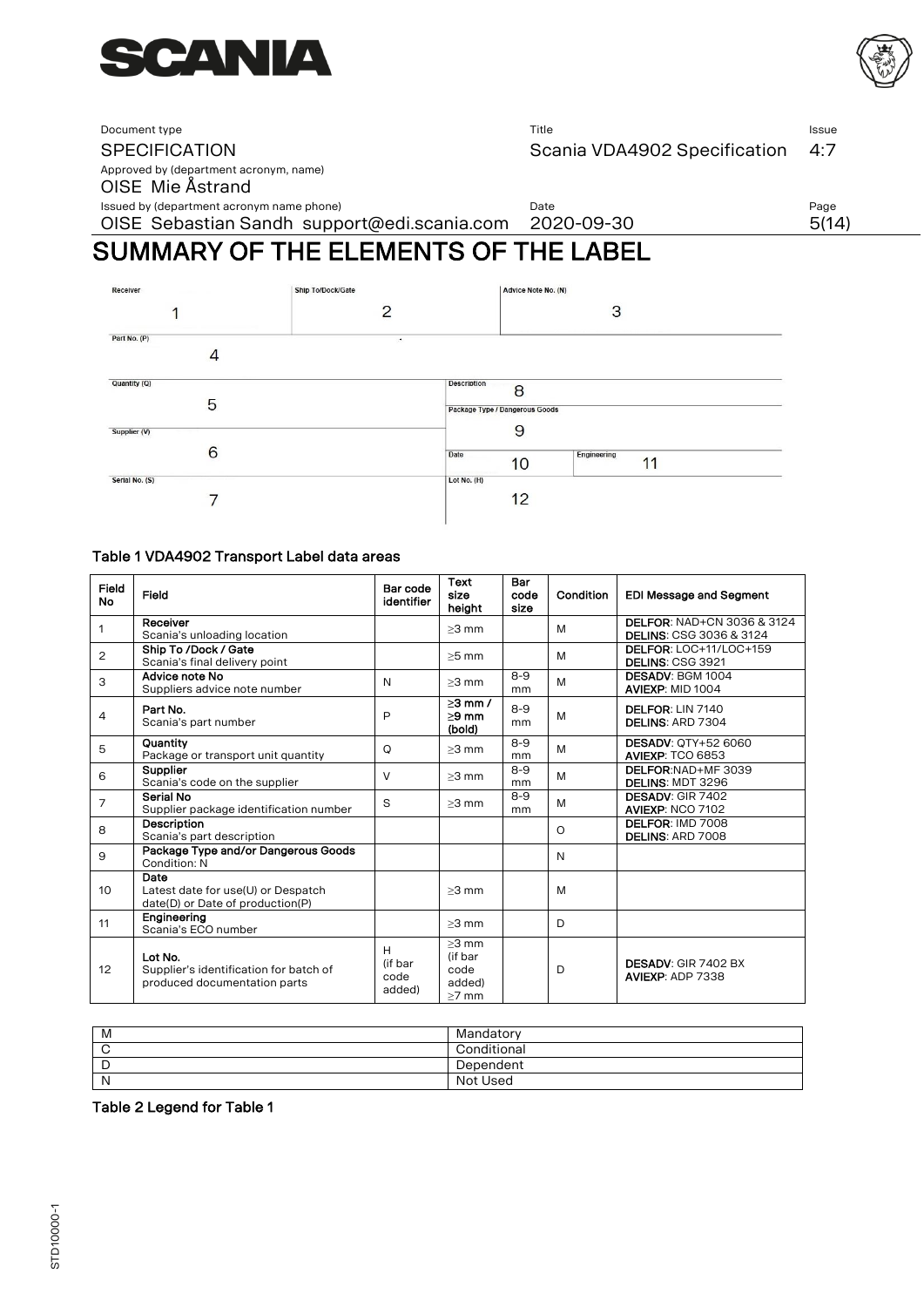



| Document type                                              | Title                        | Issue |
|------------------------------------------------------------|------------------------------|-------|
| <b>SPECIFICATION</b>                                       | Scania VDA4902 Specification | 4:7   |
| Approved by (department acronym, name)<br>OISE Mie Ästrand |                              |       |
| Issued by (department acronym name phone)                  | Date                         | Page  |
| OISE Sebastian Sandh support@edi.scania.com                | 2020-09-30                   | 6(14) |
|                                                            |                              |       |

# <span id="page-5-0"></span>SIZE AND MATERIALS

## <span id="page-5-1"></span>Label design

The format of the VDA Transport Label for KLT is 210 x 74 mm. The label paper must be white with black printing, with minimum (Print Contrast) PCS=75. To minimise the risks of distortion it is recommended that label paper is 200-210 g/m2 and weather resistant. The label must be durable enough to ensure readability at its destination. The outer border lines must not be printed on the label.



Figure 1 Size of the different fields on the VDA4902 in millimetres

## <span id="page-5-2"></span>Printing

It is possible to use the same printer that is used for printing of Odette transport labels without changing paper, two possibilities:

- 1. Print out of two small labels on the DIN A5 print area and then cut to a height of 74 mm.
- 2. Print out one small label on the lower half of the DIN A5 print area and then fold in half to a height of 74 mm. The upper half is not printed.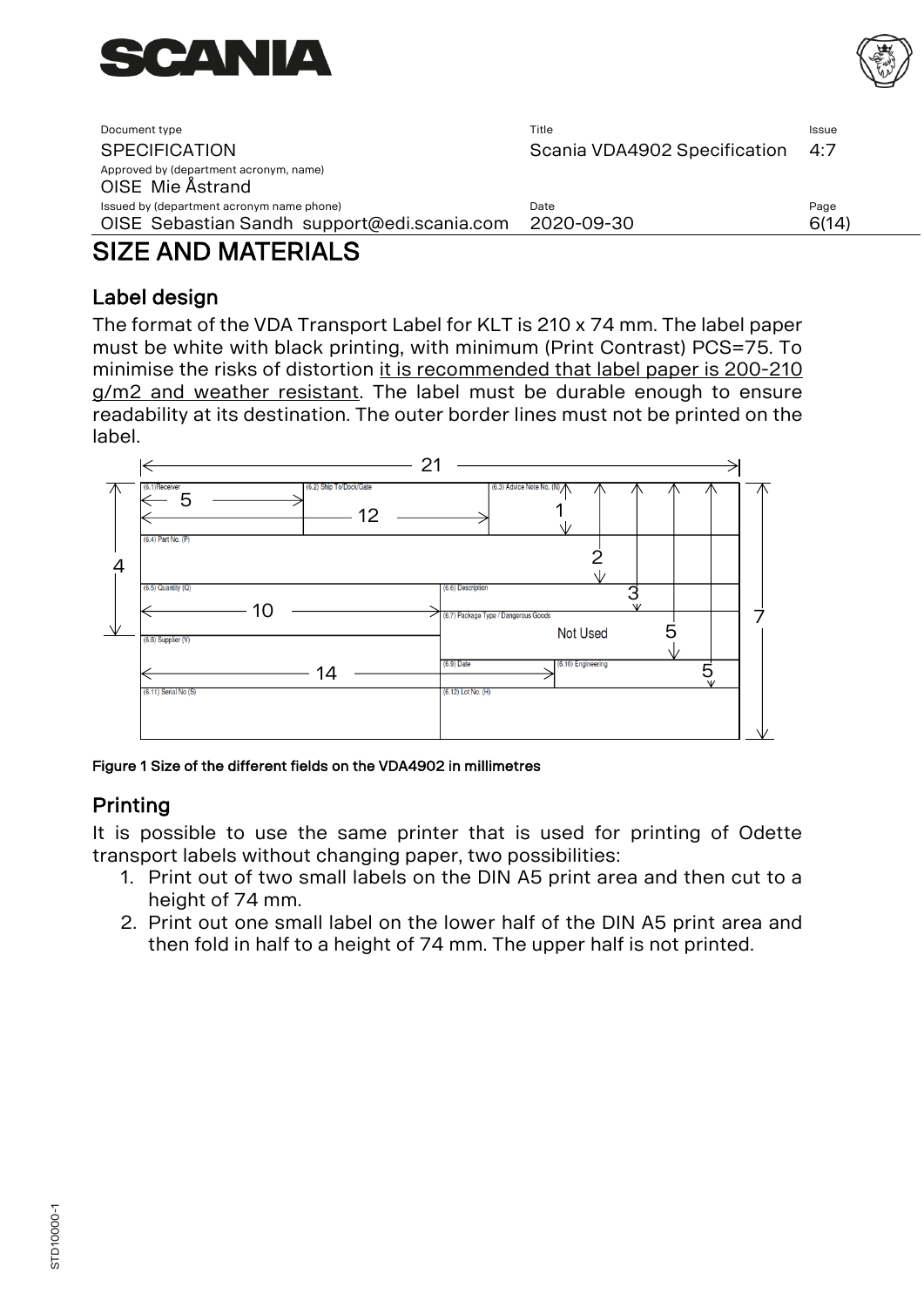

| BAAITIAN IND IFFIVINA TUFI IBFI                                                          |                              |               |
|------------------------------------------------------------------------------------------|------------------------------|---------------|
| Issued by (department acronym name phone)<br>OISE Sebastian Sandh support@edi.scania.com | Date<br>2020-09-30           | Page<br>7(14) |
| Approved by (department acronym, name)<br>OISE Mie Ästrand                               |                              |               |
| <b>SPECIFICATION</b>                                                                     | Scania VDA4902 Specification | 4:7           |
| Document type                                                                            | Title                        | Issue         |

# <span id="page-6-0"></span>POSITION AND AFFIXING THE LABEL

Placing of the label on the transport unit must be in accordance with Scania Packing Manual that can be found at Scania Supplier Portal.

The VDA Transport Label for KLT fits precisely into the KLT holders (label pockets). The labels must be inserted into the label pockets and secured against loss (e.g. by adhesive dots).



The label is to be inserted in the label frame and, if appropriate, secured with at most 2 adhesive points. The adhesive points may not conceal important particulars, the dimension and arrangements of the label frame are also suitable for mechanical voucher reading.

No additional adhesive tags, papers or self-adhesive labels may be applied. All users of such identification marks cause quality losses by making unambiguous identification and automatic scanning more difficult. Staples are NOT allowed to be used on any boxes.

Recycling is rendered more difficult and costs result for sorting, cleaning and removal of adhesive residues.

For Mini- and Small boxes the VDA4902 label can be used. Then it is accepted to use the adhesive and attach the label to the box.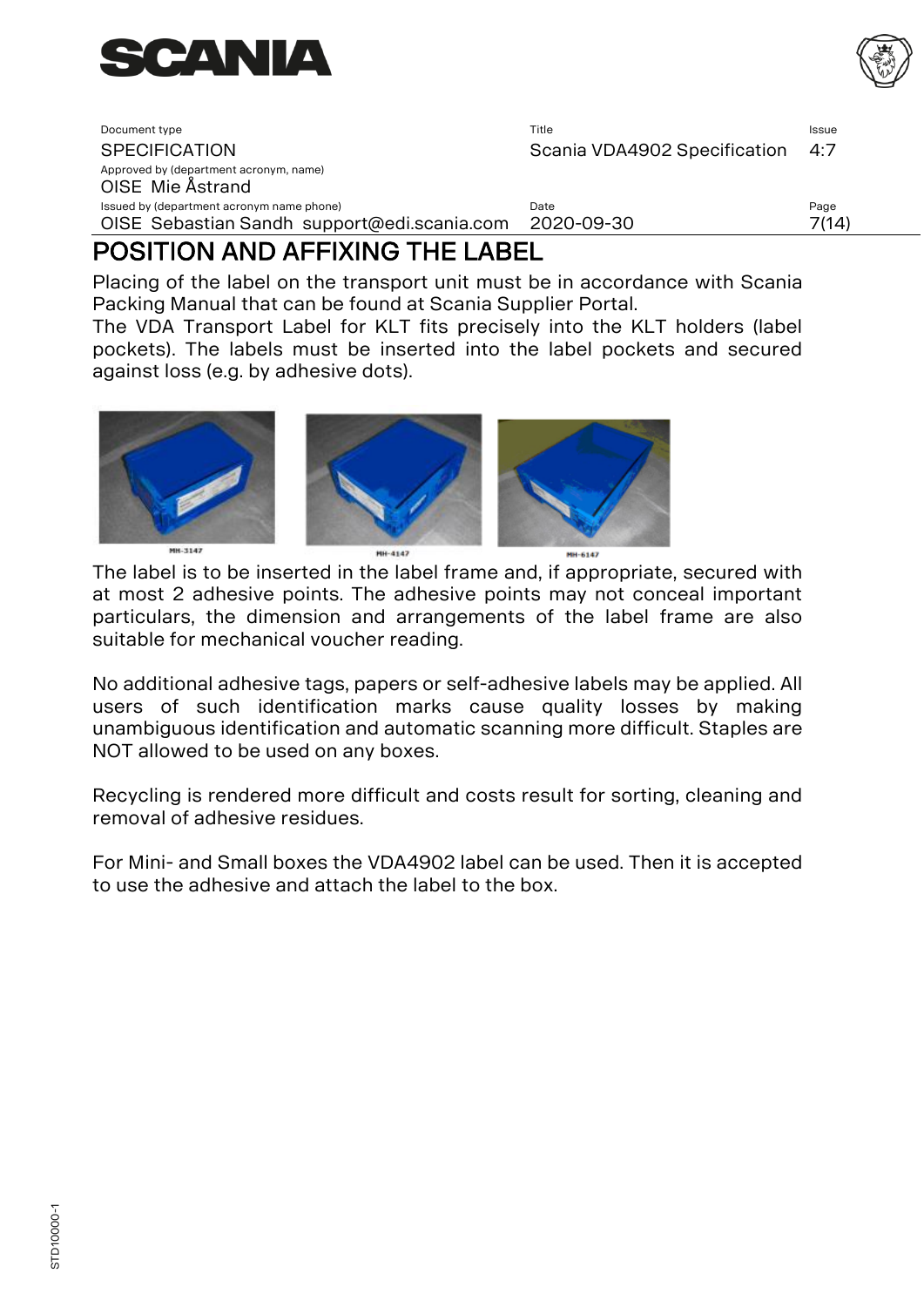



| Document type<br><b>SPECIFICATION</b><br>Approved by (department acronym, name)<br>OISE Mie Ästrand                                                               |                                                                                                                             | Title<br>Scania VDA4902 Specification | Issue<br>4:7 |
|-------------------------------------------------------------------------------------------------------------------------------------------------------------------|-----------------------------------------------------------------------------------------------------------------------------|---------------------------------------|--------------|
| Issued by (department acronym name phone)                                                                                                                         |                                                                                                                             | Date                                  | Page         |
| OISE Sebastian Sandh support@edi.scania.com                                                                                                                       |                                                                                                                             | 2020-09-30                            | 8(14)        |
| <b>Ship To/Dock/Gate</b><br><b>SCANIA-CHASSIE</b><br>230G/231TS<br>SODERTALJE SWEDEN<br>Part No. (P)<br>1212121<br>Quantity (Q)<br>Supplier (V)<br>Serial No. (S) | Advice Note No. (N)<br>123<br><b>PIN</b><br>Package Type / Dangerous Goods<br>Date<br>Engineering<br>D130102<br>Lot No. (H) |                                       |              |
|                                                                                                                                                                   |                                                                                                                             |                                       |              |

Figure 2 VDA label inserted in the KLT holder (if needed secured with e.g. adhesive dots/tape)

|                                                       | 大小小区                            |                                       |
|-------------------------------------------------------|---------------------------------|---------------------------------------|
| <b>Bucatra</b><br>SCANIA-CHASSIE<br>SODERTALJE SWEDEN | Ship To/Dock/Gane<br>230G/231TS | Adverse Note No. (N)<br>123           |
| Fort No. 171<br>$-121212$                             |                                 |                                       |
| Guerrity (G)<br>25                                    |                                 | TOW PIN                               |
| Supplier (V)<br><b>TEST</b>                           |                                 | Engineering<br><b>Cale</b><br>D130102 |

Figure 3 VDA label attached to the Mini- or Small box where the adhesive at the back of the label is used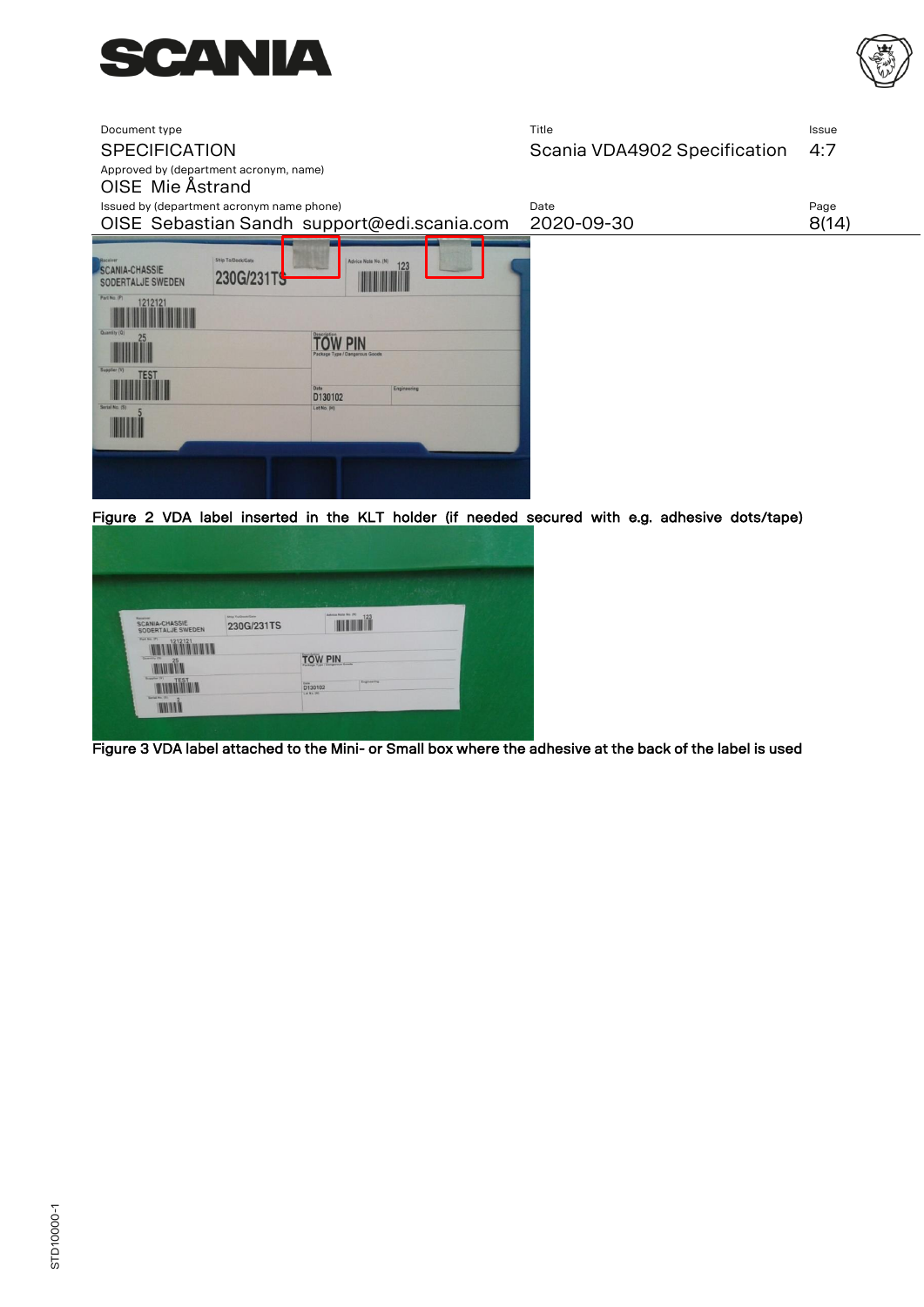



| Document type                                              | Title                        | Issue |
|------------------------------------------------------------|------------------------------|-------|
| <b>SPECIFICATION</b>                                       | Scania VDA4902 Specification | 4:7   |
| Approved by (department acronym, name)<br>OISE Mie Ästrand |                              |       |
| Issued by (department acronym name phone)                  | Date                         | Page  |
| OISE Sebastian Sandh support@edi.scania.com                | 2020-09-30                   | 9(14) |

# <span id="page-8-0"></span>BAR CODE SYMBOLOGY

Symbology used is Code 39 as defined in ISO/IEC 16388[1], with the following specializations.

## <span id="page-8-1"></span>Code format

The format of each element of bar code is a start character followed by the data identifier followed by the data and a stop character. The data identifier identifies the data element and is essential when more than one element of data is being scanned. The data identifier is omitted from the human readable characters but is printed to the right of the title for each data field.



## <span id="page-8-2"></span>Code density and dimensions

The bar heights must be between 8 mm and 9 mm high. For each bar code symbol, the average width [X] of the narrow elements must be within the range of:  $[X] = 0.33 \pm 0.11$  mm to  $0.43 \pm 0.15$  mm

The ratio of the nominal width of the wide elements to the nominal width of the narrow elements must be 3:1 with an allowable range of 2.8:1 to 3.2:1.

## <span id="page-8-3"></span>Printing and quiet zones

Bar codes must be left-justified with quiet zones (begin and end margins) of at least 6,4 mm.

## <span id="page-8-4"></span>Linear bar code symbol print quality

The quality of the printed linear bar code symbol must be measured in accordance with ISO/IEC 15416[2]. The minimum symbol grade must be 1,5/10/660 where:

- minimum print quality grade at point of production  $= 1.5$  (C);
- measurement aperture  $= 0.250$  mm (approximately 10 mil/0,010 inch);
- $\bullet$  inspection wavelength = 650 nm to 670 nm.

It is important that the linear bar code is decodable throughout the system of use. For this reason, quality tests should not be limited to label production inspection but also should be followed through to the end user. The above symbol quality and measurement parameters assure scan ability over a broad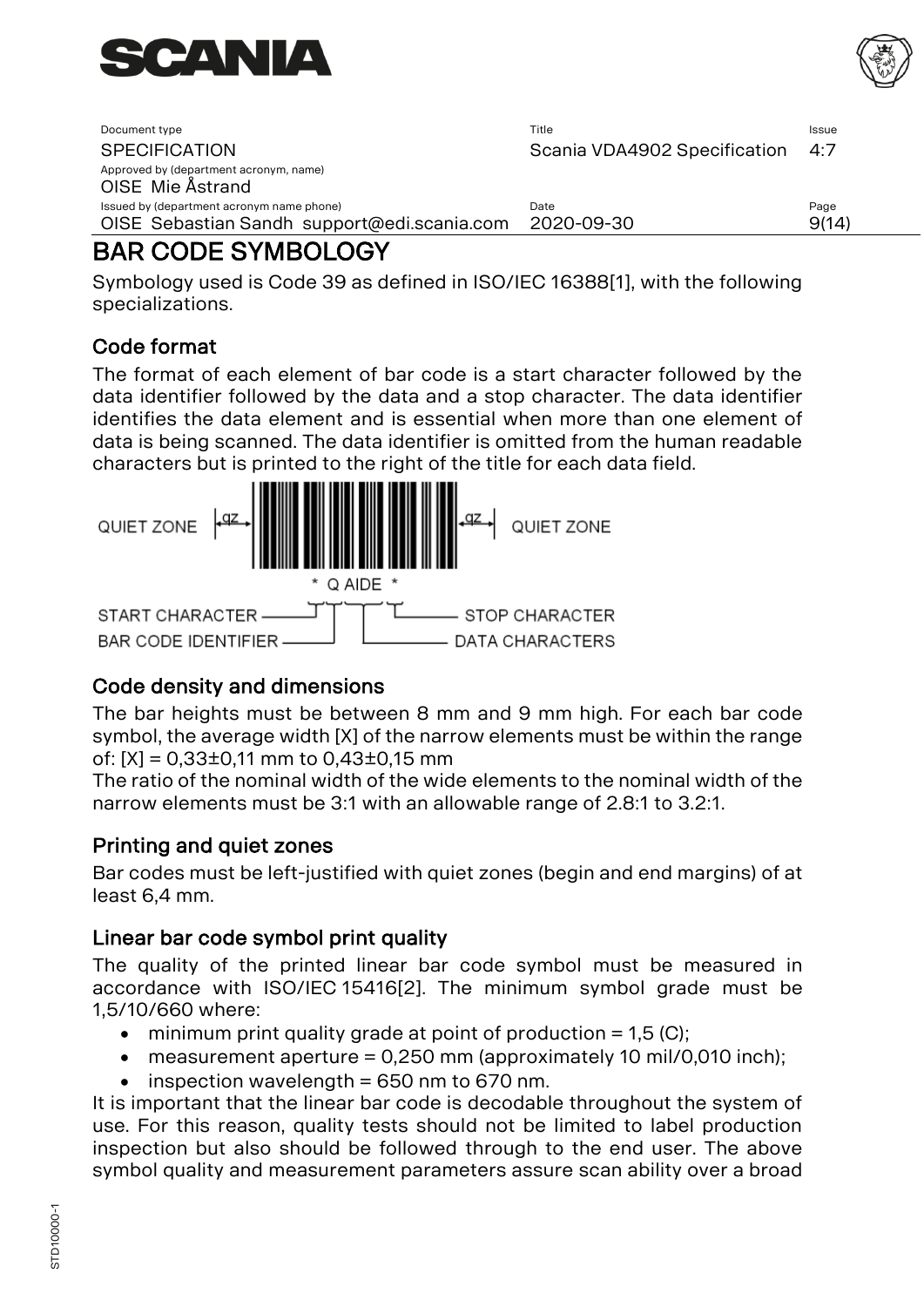

| Document type                                                                            | Title                        | Issue          |
|------------------------------------------------------------------------------------------|------------------------------|----------------|
| <b>SPECIFICATION</b>                                                                     | Scania VDA4902 Specification | 4:7            |
| Approved by (department acronym, name)<br>OISE Mie Ästrand                               |                              |                |
| Issued by (department acronym name phone)<br>OISE Sebastian Sandh support@edi.scania.com | Date<br>2020-09-30           | Page<br>10(14) |

range of scanning environments. Labellers should not be required to guarantee the print quality of a label when it is received by the customer.

Print quality at the point of production should be higher than the requirement at the point of use.

Unattended scanning may require a higher print quality grade than identified above. Consequently, those implementing this standard for unattended scanning applications should discuss print quality requirements with trading partners.

DATA AREA CHARACTERISTICSError! Reference source not found. The basic rule is that non-significant zeros and blanks in the data string must be suppressed, when the bar codes and/or human readable characters are printed. If leading zeros are used (for example in the document number area) on the transport label, then the corresponding information in AVIEXP/DESADV or other EDI-messages, as well as on accompanying documents have to contain leading zeros as well.

## <span id="page-9-0"></span>Type of font

Use of the proportionate ARIAL or ARIAL NARROW font is recommended. A similar font from the same family may also be used.

According to the standard, the font sizes 6 pt. must be selected for the field and line titles.

The font sizes for the data contents must be selected according to the data areas and titles descriptions in Chapter 6. If the field lengths are exceeded in individual cases, the font size must be reduced to the necessary size.

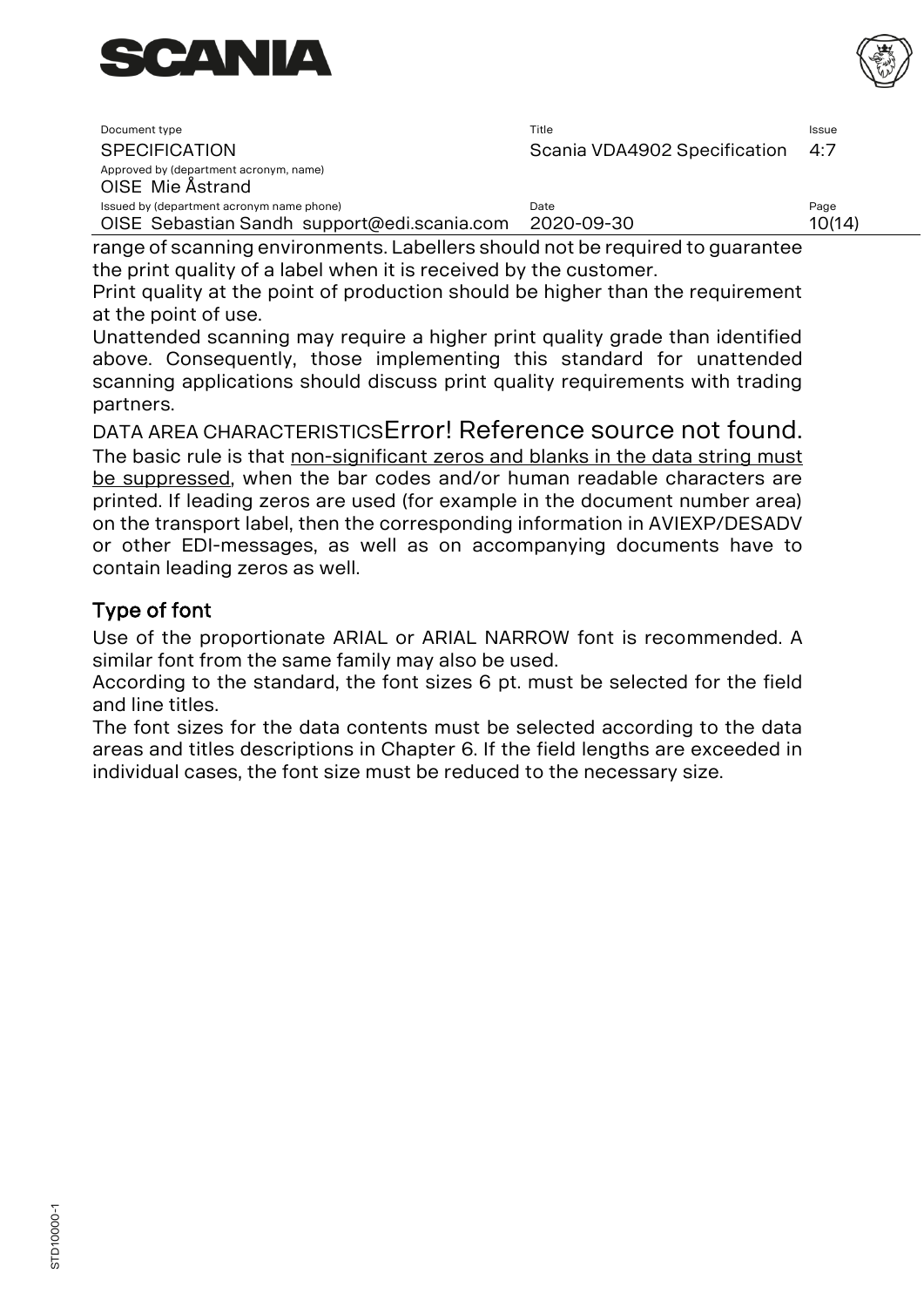



<span id="page-10-0"></span>

# <span id="page-10-1"></span>DATA AREAS AND TITLES

Each data area is to be separated by thin lines and must contain its title and data identifier, if appropriate, in the upper left-hand corner, as shown in the illustrations. Outer border lines must not be printed within the active 210 x 74 mm format area. Titles of data areas may be printed in the supplier's language with 1,5 mm high characters (6 pt.).

## <span id="page-10-2"></span>Field content

### <span id="page-10-3"></span>Receiver area (field 1)

The destinations name and address as designated by Scania

- Condition: M
- Human readable characters: ≥3 mm high on 2 lines
- Information on first line Collect from:
	- o DELINS CSG 3124
		- o DELFOR NAD+CN 3124
- Information on second line Collect from:
	- o DELINS CSG 3036
	- o DELFOR NAD+CN 3036

### <span id="page-10-4"></span>Ship To /Dock / Gate (field 2)

Final destination point, the name and place to which the goods are to be finally delivered.

- Condition: M
- Collect from:
	- o DELINS CSG 3921
	- o DELFOR LOC+11/LOC+159
- Human readable characters: ≥5 mm high (20 pt.)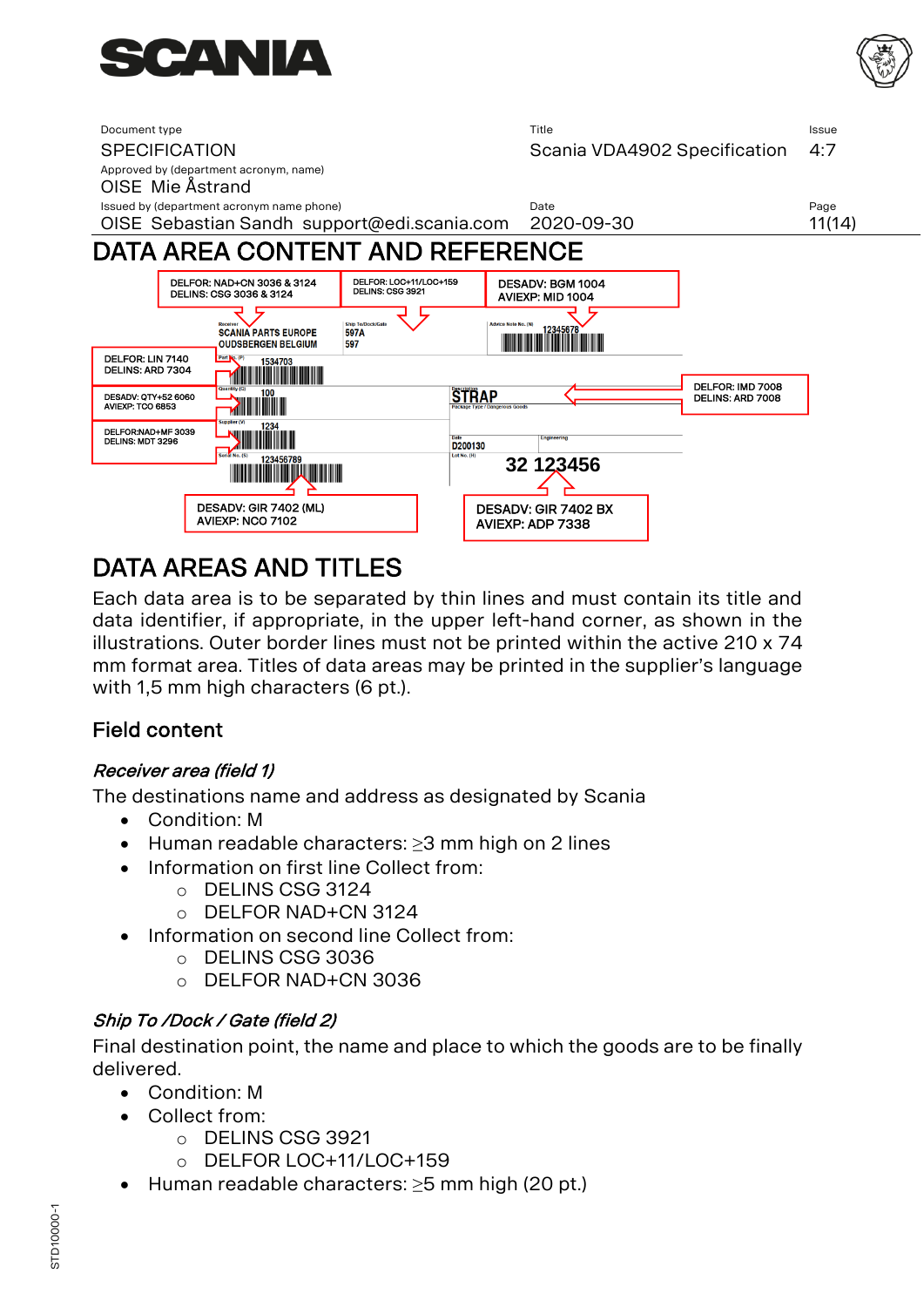



| Document type                                              | Title                        | <b>Issue</b> |
|------------------------------------------------------------|------------------------------|--------------|
| <b>SPECIFICATION</b>                                       | Scania VDA4902 Specification | 4:7          |
| Approved by (department acronym, name)<br>OISE Mie Ästrand |                              |              |
| Issued by (department acronym name phone)                  | Date                         | Page         |
| OISE Sebastian Sandh support@edi.scania.com                | 2020-09-30                   | 12(14)       |
| Advice Note No. (field 3)                                  |                              |              |

- <span id="page-11-0"></span>• Human readable characters: ≥3 mm high (12 pt.)
- Data identifier for bar code: N
- Collect from:
	- o AVIEXP MID 1004
	- o DESADV BGM 1004

#### <span id="page-11-1"></span>Part No. (field 4)

Part number designated by Scania for the part in the package

- Condition: M
- Human readable characters: ≥3 mm high in bold typeface (12 pt.)
- Data identifier for bar code: P
- Collect from:
	- o DELINS ARD 7304
	- $\circ$  DELEOR LIN 7140

#### <span id="page-11-2"></span>Quantity (field 5)

Quantity in the package. Corresponds normally to Scania packing instructions. When the unit of measurement is pieces, no notation is required. When the unit of measurement is kilograms, pairs, meters, etc. it must be noted in human readable form only. When used, the unit of measurement must be directly to the right of the human readable quantity. The unit of measurement must not be bar coded.

- Condition: M
- Human readable characters: ≥3 mm high (Quantity) (12 pt.)/ ≥2,5 mm
- Data identifier for bar code: Q
- Collect from:
	- o AVIEXP TCO 6853
	- o DESADV QTY+52 6060

#### <span id="page-11-3"></span>Supplier number area (field 6)

Supplier number as designated by Scania, 4-digit.

- Condition: M
- Human readable characters: ≥3 mm
- Data identifier for bar code: V
- Bar Code Size: 8-9 mm
- Information must correspond to: DESADV Consignor Consignor's identification number
- Collect from
	- o DELFOR: NAD+MF 3039
	- o DELINS: MDT 3296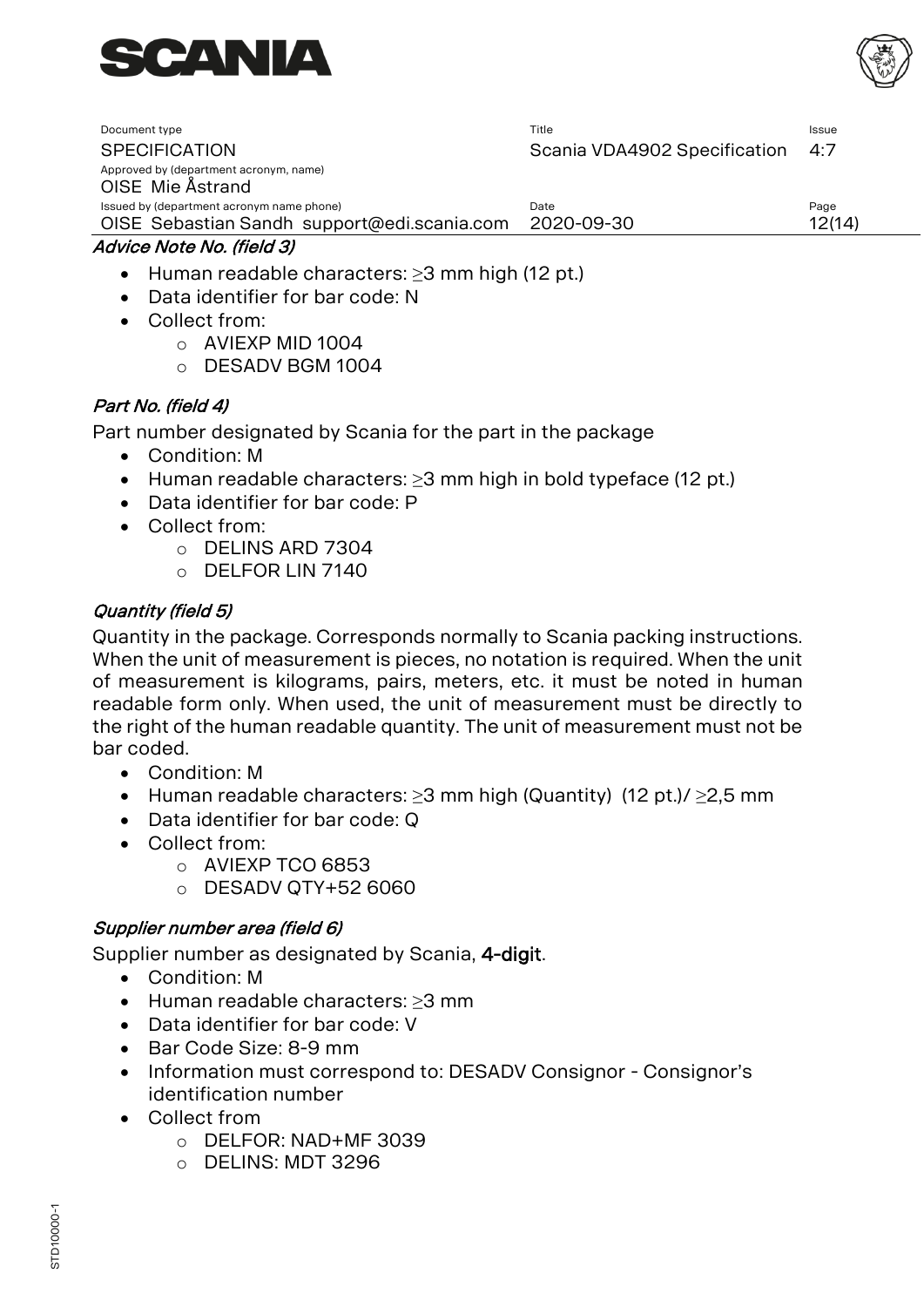

| Document type                                                                            | Title                        | Issue          |
|------------------------------------------------------------------------------------------|------------------------------|----------------|
| <b>SPECIFICATION</b>                                                                     | Scania VDA4902 Specification | 4:7            |
| Approved by (department acronym, name)<br>OISE Mie Ästrand                               |                              |                |
| Issued by (department acronym name phone)<br>OISE Sebastian Sandh support@edi.scania.com | Date<br>2020-09-30           | Page<br>13(14) |

#### <span id="page-12-0"></span>Serial No. (field 7)

The serial number must be a unique number (not necessarily in sequential order) assigned by the supplier. Suppliers must avoid repeating serial numbers within at least one year.

- Condition: M
- Human readable characters: ≥3 mm (12 pt.) high
- Data identifier for bar code: S.
- Information must correspond to: AVIEXP/DESADV Individual package Package label number
- Collect from:
	- o DESADV: GIR 7402 (ML)
	- o AVIEXP: NCO 7102

#### <span id="page-12-1"></span>Description (field 8)

Description as designated by Scania.

- Condition: C
- Human readable characters: ≥5 mm high (20 pt.)
- Collect from:
	- o DELINS ARD 7008
	- o DELFOR IMD 7008

#### <span id="page-12-2"></span>Date area (field 10)

Date of production, despatch date or date for latest use of the product.

- Condition: M
- The date is printed in the format YYMMDD (Y = year, M = month, D =day) preceded by the character "P", "D" or "U".
	- o Production date PYYMMDD
	- o Despatch date DYYMMDD
	- o Latest date for use UYYMMDD
- Human readable characters: ≥3 mm

### <span id="page-12-3"></span>Engineering (field 11)

Designated by Scania to specify ECO No. (Engineering change order)

- Condition: D
- Human readable characters: ≥3 mm (12 pt.) high

#### <span id="page-12-4"></span>Lot no. (field 12)

Reference number assigned by the manufacturer to designate grouping of parts within the same production batch. This data area is used for parts with documentation or charge number requirements. If the article has a charge number requirement and if given in bar coded form as well as in human